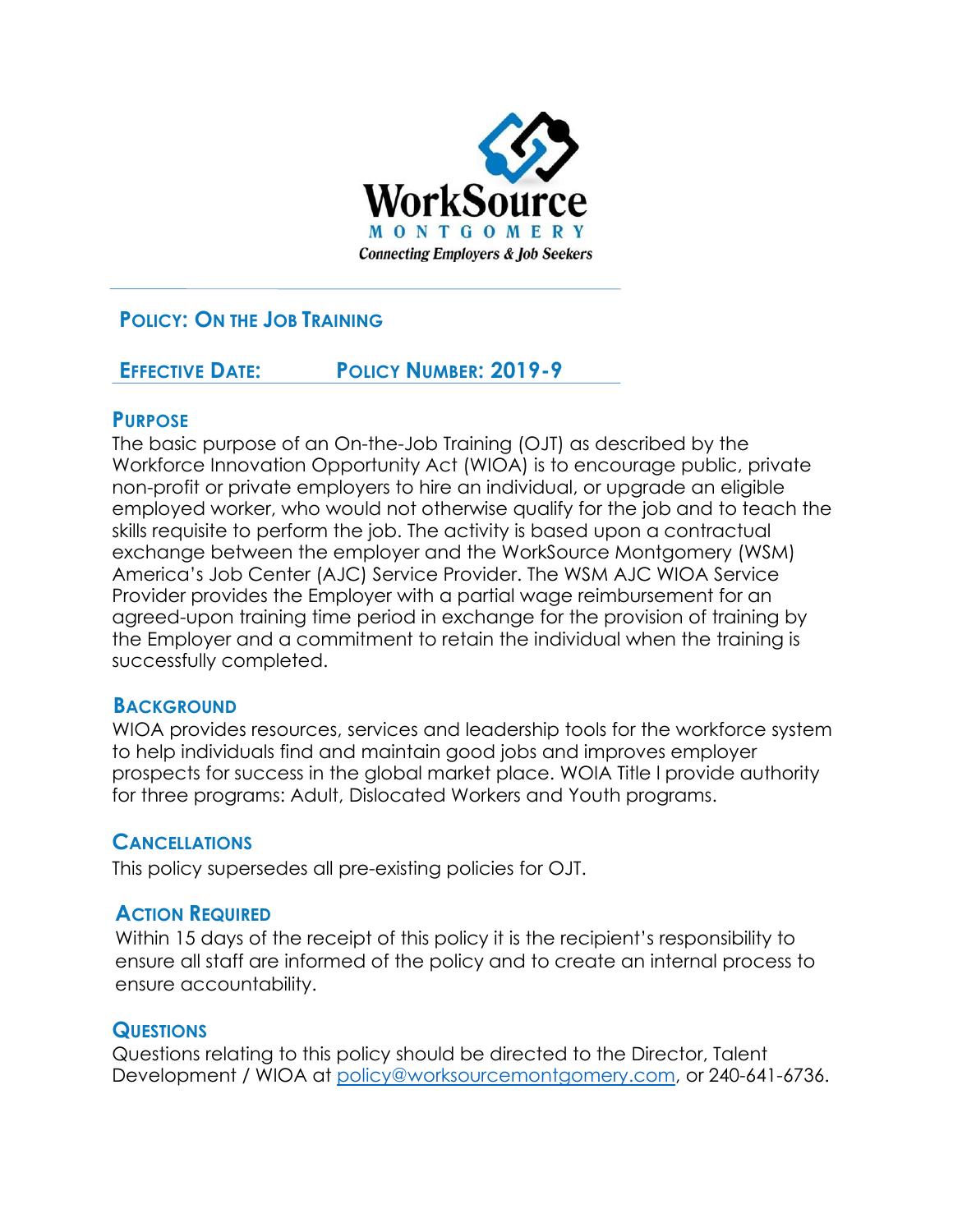# **POLICY**

OJT is a strategic employment service that supports the business community in their hiring process by adding staff capacity, productivity and training at reduced costs to the employer and is an excellent vehicle for eligible job seekers to build their skills and re-establish their employment status. The employer designs the on-site training. The training is aligned with the skills required for the job and is a long-term investment in the company. OJT is a hire-first training program. The trainee is a full-time employee and the employer has agreed to provide training.

WSM defines full-time employee as that equal to and no less than 37 hours per week. During the course of the OJT, the Trainee must be treated as a full-time employee and should receive wages and benefits at the same level as similar employees.

OJT is not a subsidized employment program. It is important to differentiate OJT from subsidized employment programs, Customized Training and other incumbent worker supported training programs.

### **Need for Training**

The assessment process is used to substantiate that each Trainee has a need for the training that is to be provided and has the capability to benefit from this training. The decision to assign a participant to OJT should be based on consideration of the individual's employability skills, skill deficiencies, and interests. WSM AJC Career Advisors will utilize assessment tools such as, but not limited to, CASAS, Onetonline, Privet, WorkKeys, Skilldex, and Career Scope, to determine appropriateness of the training. If job seeker has a bachelor's degree, this will not be required.

The initiation of an OJT for an unemployed participant is only considered at which time the Trainee:

- Has identified interests and aptitudes that match the prospective training;
- Has expressed an occupational preference based upon sound and current labor market information;
- Understands and/or exhibits the attitudes and behaviors that Employers require;
- Has basic work readiness and occupational skills to learn the job for which the Trainee is being hired;
- Has an updated resume, cover letter and/or portfolio and references
- Has basic skills
- Has reliable transportation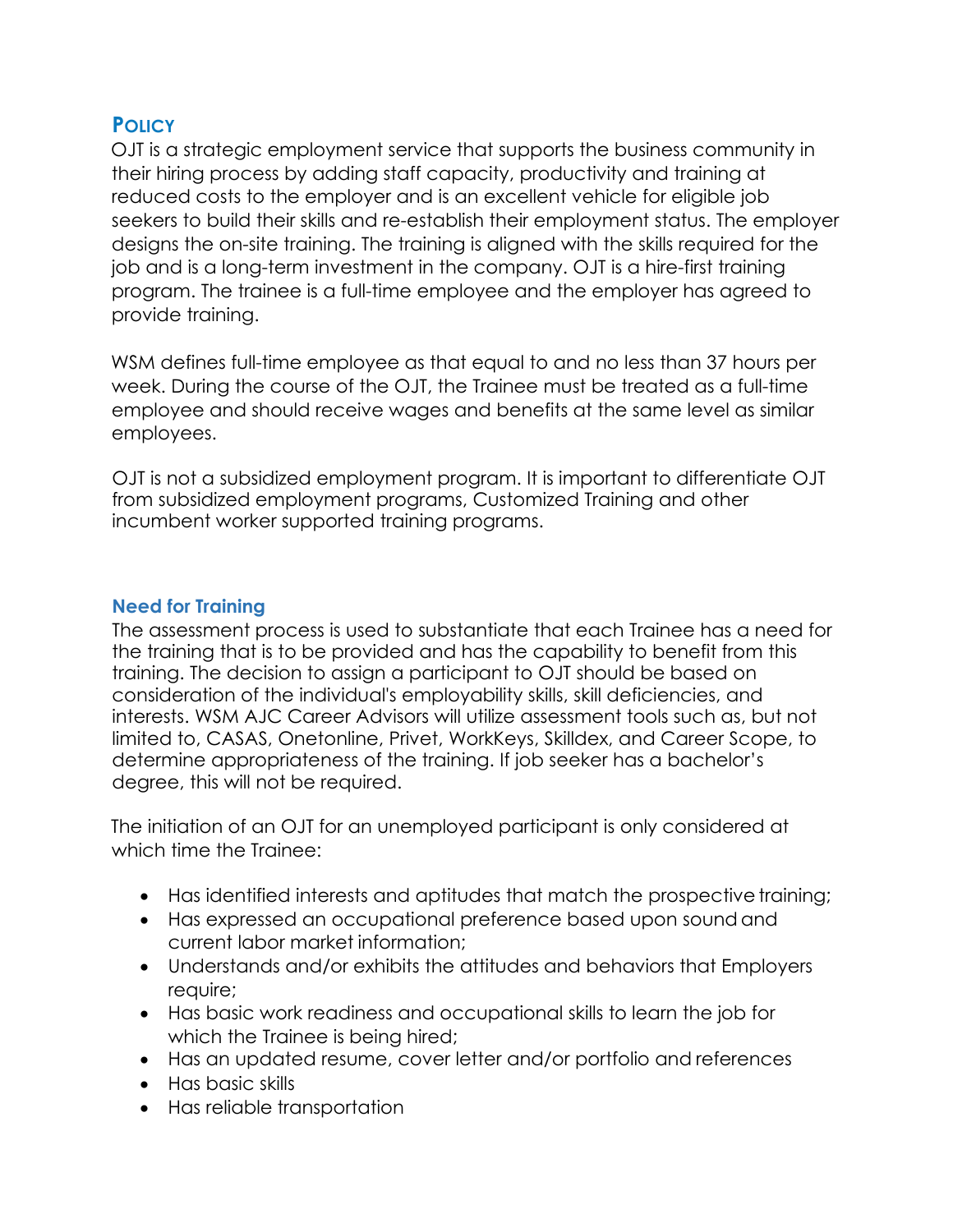- May have an established work history
- Possesses sufficient skills to meet the minimum industry standards for the OJT Employer.

#### **Appropriateness of OJT**

The emphasis on training automatically eliminates all jobs that require no more than a brief initial orientation period. Similarly, because reimbursements are intended to compensate the employer for decreased productivity, jobs that pay by commission or piecework are generally considered inappropriate. Additionally, seasonal, temporary and part-time jobs should likewise be avoided because the desired outcome of OJT is long-term retention and full-time employment that leads to self-sufficiency.

OJT can also be inappropriate for a variety of other reasons. As with consideration of any participant for a training service, the potential Trainee should generally possess at least the threshold level of basic work readiness skill proficiency to ensure the possibility of success. Placement into OJT before a Trainee is ready can negate earlier achievements and undermine motivation and self-confidence. Additionally, the placement of Trainees who fail to meet basic employer expectations will diminish the credibility of the WSM AJC within the business community.

# **Eligibility**

Trainees who are eligible for OJT must meet program eligibility requirements for each funding source, i.e. WIOA Adult, Dislocated Worker, Youth, state set-aside, National Emergency Grants (NEG), or Trade Act eligible.

WSM's AJC Career Advisors will counsel participants about the importance of training in a field in which they have potential for achieving full and adequate employment and self-sufficiency. Career Specialists will coach participants who choose OJT that it should not be considered a "stop gap" employment solution. OJT must be developed from the objectives for occupational skills outlined in the IEP and, whenever possible, aim at starting a career with pathways that will lead to potentially higher skills and higher wages.

OJTs should be approved for positions included in WSM's High Priority Industries. These industries are listed on WSM's website. WSM's workforce development strategy targets education and training investments in High Priority Industries. If a potential occupation is not on the local demand list, WSM's AJC Business Service Consultants (BSCs) / Account Managers may ask the prospective employer for industry information that may assist in determining the future-prospects of the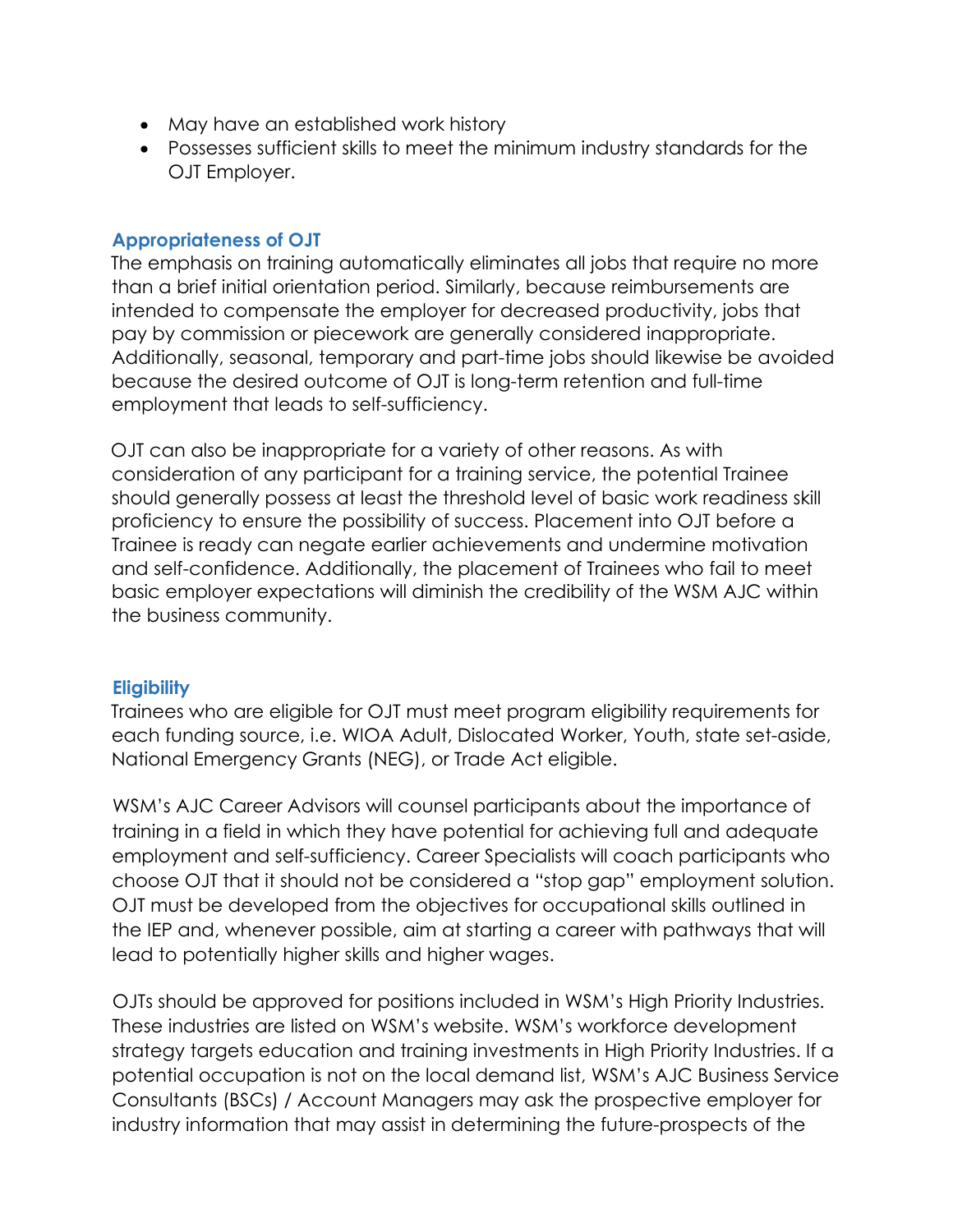occupation and career ladders. The WSM Career Advisors may approve training if the worker may be well served through OJT, despite lack of an official listing as a demand occupation based upon wage and career pathways, upon prior approval of WSM Board of Directors.

Training services may be made available to employed and unemployed adults, dislocated workers, and youth who:

• Have met the eligibility requirements of receiving career training services and have been determined to be unable to obtain or retain employment through services;

WSM's criteria for determining whether employment leads to selfsufficiency (note: there are separate definitions of self-sufficiency for older youth (18-24), adults and dislocated workers):

*Adult Self-Sufficiency — 2017 Poverty Income Guidelines or the 2017 70% lower living standard income level - which is ever is higher (based on*  family size) and availability of family health insurance benefits and not *receiving public assistance, to include housing, transportation, childcare, or food stamps.*

*Dislocated Worker Self-Sufficiency — 80% of previous compensation level and availability of family health insurance or Adult Self-Sufficiency definition, whichever is higher.*

- After an interview and assessment, a case management team must determine the following for appropriateness of an OJT:
	- o Does the participant need to learn skills for the desired position,or have those skills already been acquired?
	- o Does the participant have a need for training?
	- o What is the best way for the individual to obtain the skills needed? (i.e., OJT or occupational skills training)?
	- o Can the position be obtained at this company without the OJT Training? If a need for OJT cannot be documented, a direct placement or referral to other services should be considered. If a need for OJT has been determined and recorded on the IEP, a referral may be made to appropriate employers.
	- o Is this participant likely to succeed in training?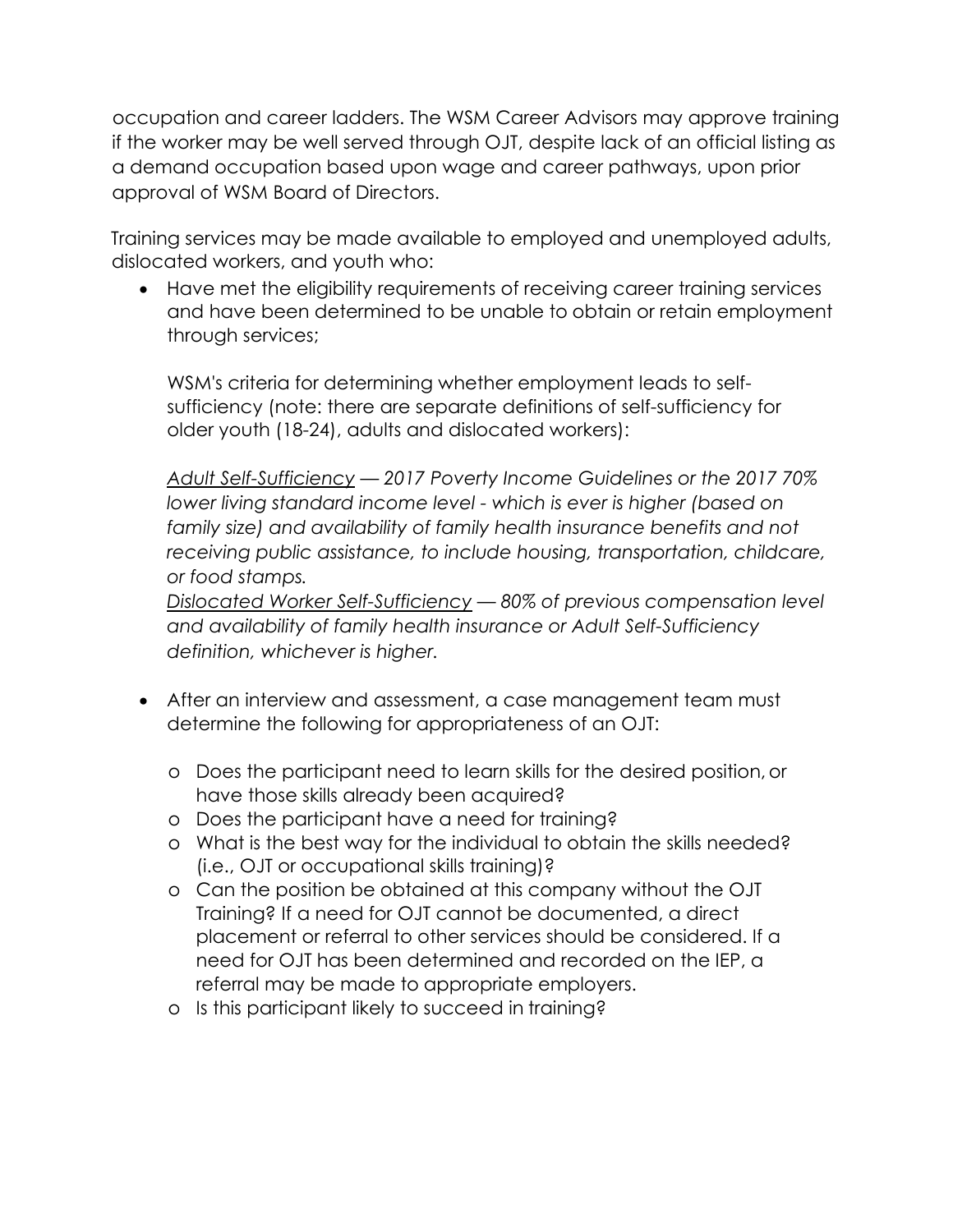Additionally, OJT candidates must:

- Have identified interests and aptitudes that match the prospective training;
- Have expressed an occupational preference based upon sound and current labor market information;
- Have sufficient basic work readiness and occupational skills to learn the job for which the Trainee is being hired;
- Has an updated resume, cover letter and/or portfolio and references;
- Has basic skills:
- Has resolved or has plans to resolve such employment barriers as transportation, child care, housing, health, or other barriers that can prevent successful OJT participation;
- May have an established work history;
- Possesses sufficient skills to meet the minimum industry standards; and
- May have obtained relevant training and certifications.

### **Trainee Assessment**

Timely assessment of the applicant's interests, attitude, skills, and abilities will work to the benefit of the business. Similarly, the applicant's best interest is also served by avoiding the failure that will inevitably result from a hasty and inappropriate placement.

# *Documenting Need- Individual Employment Plan (IEP)*

The decision to place a participant into an OJT must be based upon a documented assessment of the participant's skills, knowledge, attitudes, and behaviors. An individual may be placed into an OJT only when assessment, testing, and/or individual counseling indicate a need for and ability to benefit from the training specified in the OJT agreement.

The IEP documentation of a participant's appropriateness for OJT is required prior to referral to an Employer for OJT placement.

Identification of an OJT as an appropriate service must be clearly documented on the participant's Individual Employment Plan. The IEP is an ongoing strategy jointly developed by the participant and the Career Specialist that identifies the participant's employment goals, the appropriate achievement objectives, and the appropriate combination of services for the participant to achieve the employment goals. The IEP must also identify potential supportive services the participant may need to successfully participate in the OJT. This is no different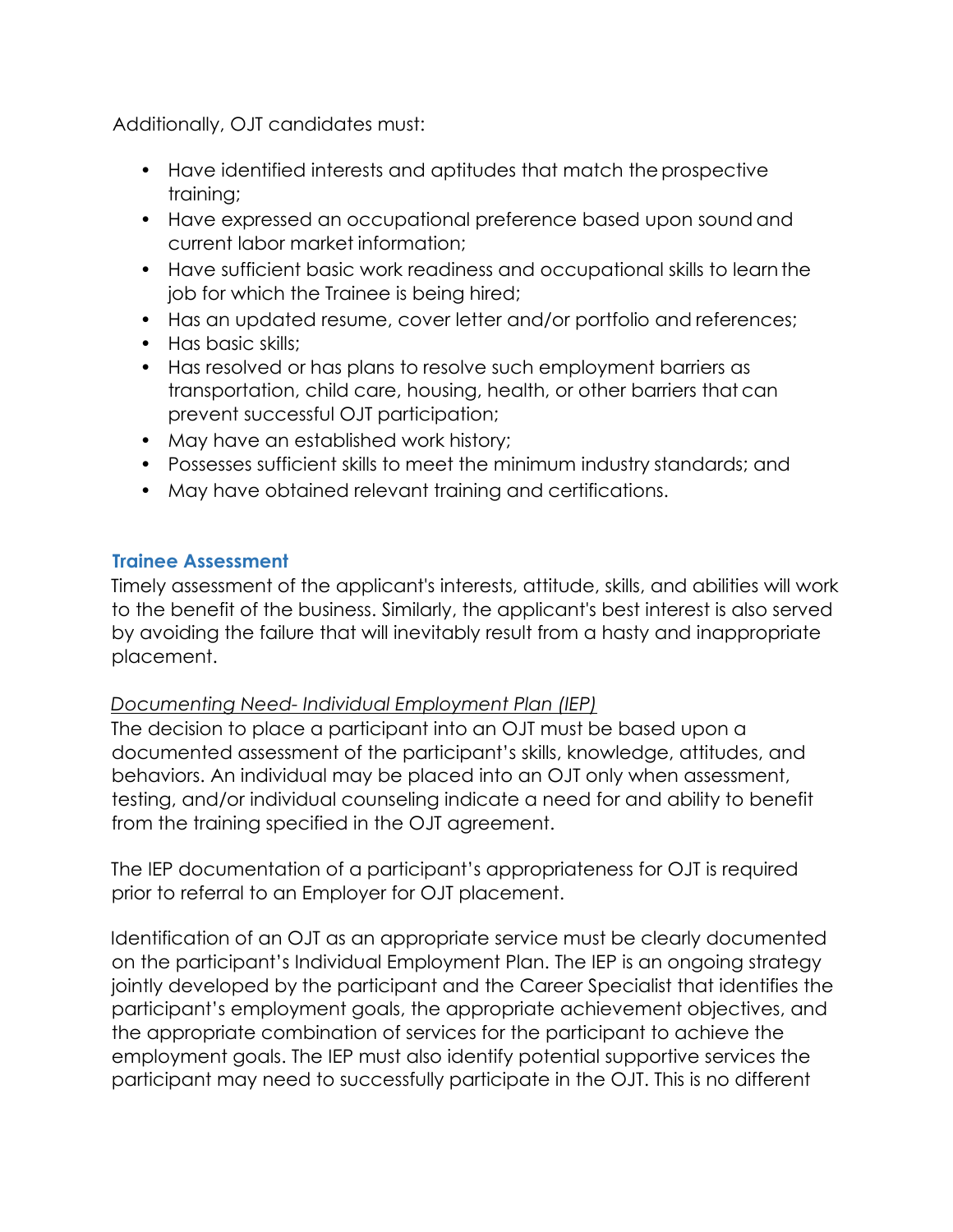than the processes used to determine any participant's ability to benefit from training services – an OJT is simply another training vehicle.

The IEP must include, at a minimum, the following elements:

- Participant name
- Date plan was initiated
- Current/prior educational status
- Current/prior work history and experience
- Assessment of participant's skills and interests
- Assessment results for basic math and reading skill levels and aptitudes
- Short-term and long-term educational and occupational goals
- Identification of barriers to employment that hinder the participant's ability to find and maintain unsubsidized employment
- A plan of action to overcome barriers to employment to include specific services that the participant will receive from the WIOA Service Provider or another provider
- Determination of the participant's supportive service needs
- Post-program follow-up needs
- Participant and WIOA Service Provider signature and date

The information on the IEP should have back-up documentation. This may include copies of the various testing and assessment materials given to the participant. Career Advisors are required to keep the IEP updated. Case notes must be used to document the IEP process and entered in the Maryland Workforce Exchange (MWE) database. Career Specialists must regularly review each participant's progress in meeting program and service strategy objectives every 30 days, including the participant's acquisition of basic/occupational skills and the adequacy of supportive services provided as related to OJT.

#### **Currently Employed Workers; Upgrades**

A currently employed worker may be placed into an OJT with the same Employer only when the following criteria are met:

- The employed worker meets WIOA eligibility, *and*
- The employee is not earning a self-sufficient wage, *and*
- The OJT relates to the introduction of new technologies, introductionto new production or service procedures; *or*
- The OJT supports the acquisition of new skills necessary for upgrading to a new job that require the additional skills, *or*
- The OJT provides training in the required workplace literacy, *or*
- The Employer continues meets OJT Employer requirements.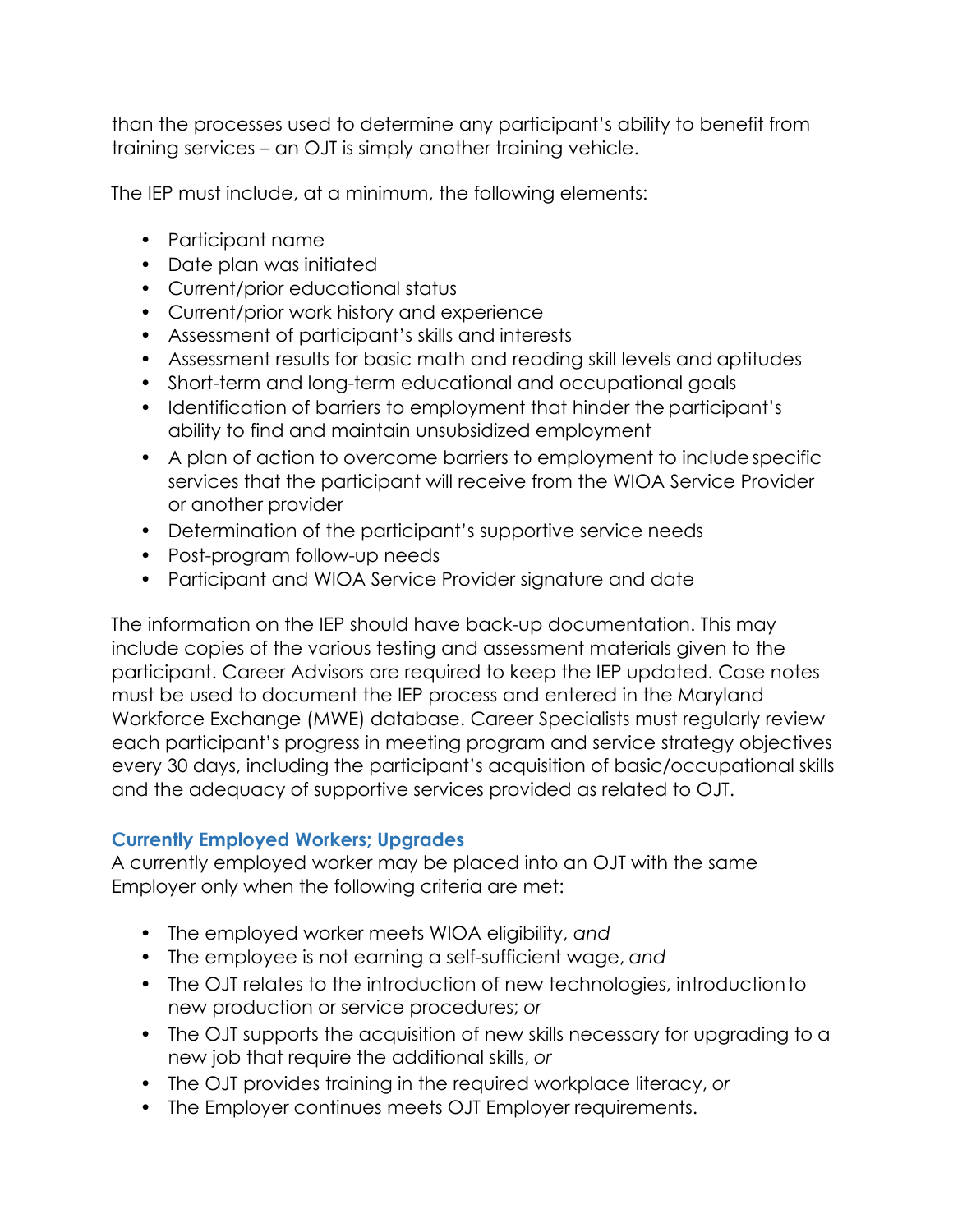Providing OJT's to employed workers is different than "Incumbent Worker" training through WIOA. An incumbent worker is an individual who is employed, but an incumbent worker does not necessarily have to meet the eligibility requirements for intensive and training services for unemployed adults and dislocated workers. An OJT candidate must meet these eligibility requirements. In the circumstance where the Employer proposes to upgrade the employee by training for a job that requires substantially different or higher-level skills, the current employee must also, as a result of successfully completing the OJT:

- Expect a wage gain by the end of the training period commensurate with incumbent positions; or
- Expect an upgrade to a new position.

The Employer will be encouraged to "backfill" with a new hire for the employee's previous position through the WSM AJC Provider or when training is complete.

#### **Employer Referrals/Recruitment**

An Employer may sometimes refer an applicant for a vacant position in order to determine whether the applicant is eligible for WIOA and appropriate for training through an OJT Training Plan. This practice is allowed under WIOA. WSM BSCs should assess the circumstances to determine whether an OJT is appropriate in the same way they would assess an individual participant.

All OJT Job Orders must be entered into the MWE database and the participating employer must also be registered.

Upon completing this assessment, an applicant who is referred to WSM by an employer can be registered into an OJT only after eligibility for WIOA has been verified and after the assessment process has documented a need for and ability to benefit from the training offered by the employer. Documentation of discussions with the referring Employer can best provide this information.

Unfilled demand for skilled workers by an Employer or among a group of Employers may result in a targeted effort by WSM BSCs to recruit appropriate OJT Trainees. Candidates may be identified through a multitude of systems to include Employer relationships, from a pool of applicants who have not yet enrolled into the program, or among participants who are receiving services beyond self-service.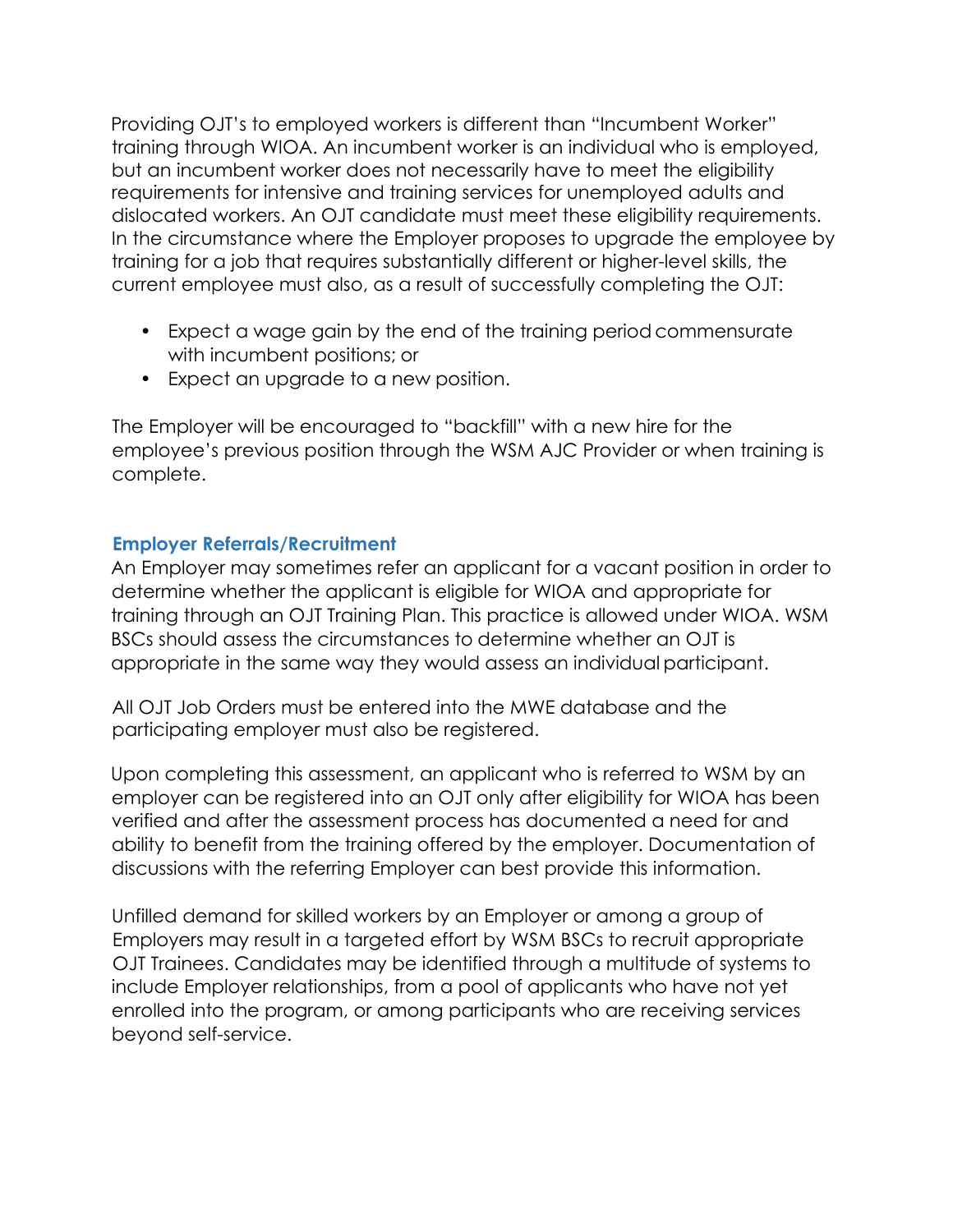### **Qualifying the Business**

Employers who qualify for OJT must not have a pattern of failing to provide OJT participants with continued long-term employment with wages, benefits, and working conditions that are equal to those provided to regular employees who have worked a similar length of time and are doing the same type of work. Employers within Montgomery County will have priority but this does not exclude employers outside the Montgomery County limits.

The Contracting process begins with a systematic exchange of information between the prospective Employer and the WSM BSC. The BSC must make an on-site visit to the interested Employer to:

- Explain the program;
- Learn about the business:
- Identify and describe the job(s) to be filled;
- Observe the work setting and environment; and
- Review the administrative systems and the business' capacity to insure fiscal integrity.

If the initial discussion indicates that the business may be appropriate for an OJT, it is necessary to gather and record detailed information that insures that the business can comply with the required administrative standards, in effect to "qualify" the business for OJT services.

The process entails an interview with the owner or manager, inspection of documents or forms, and observation of the premises and work setting. Additionally, the requirements of the OJT Agreement (which include descriptions of appropriate Federal, State & Local Policies, Rules & Regulations – websites can be cited), and the Training Plan should all be discussed withthe Employer.

The information that is gathered is summarized, recorded and maintained in the Employer's OJT file. The purpose of this process is to determine whether:

- The business is legitimate and furnishes its Federal Employer Identification Number (FEIN);
- The OJT Employer is registered with the Internal Revenue Service and has an account for Unemployment Insurance and carries Workman's Compensation Insurance;
- The business is financially solvent;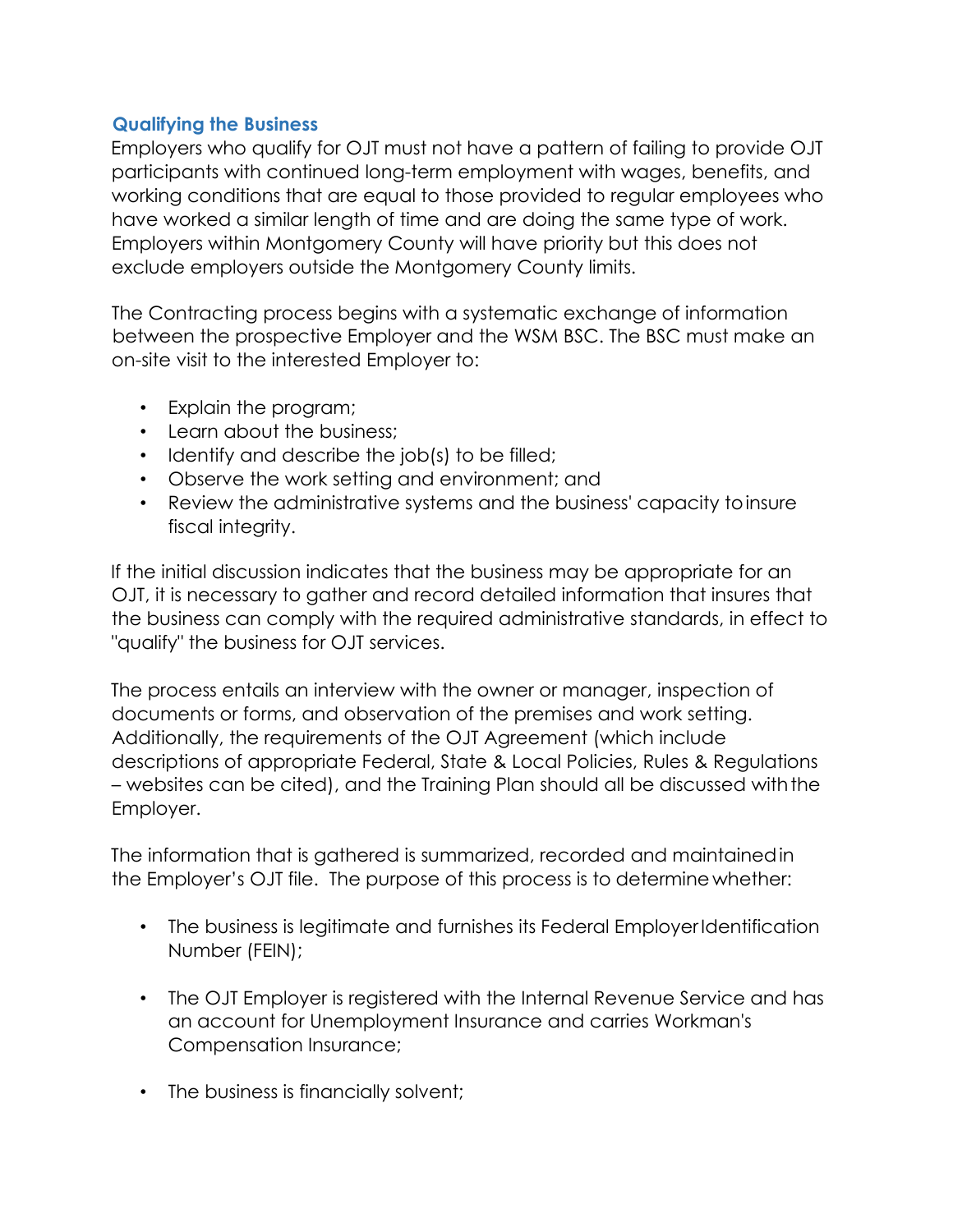- The OJT Employer has adequate payroll record keeping systems that track hours worked, gross pay, deductions, and net pay. (The OJT Employer is precluded from paying OJT participants in cash);
- The OJT site has necessary equipment, materials, and supervision to provide adequate training;
- Successful training will provide a long-term job; the OJT Employer forecasts sufficient work to provide long-term regular employment for the OJT participant;
- The business's turnover rate is reasonable;
- The OJT site has safe and healthy working conditions, without previously reported health and safety violations that have been reported but have not been corrected. (Note that WSM BSCs should be attentive to this issue during the initial visit - and subsequent visits - to the training site and should inquire about safety records and inspections. The BSC is not an OSHA inspector, however, and is only expected to question reasonably apparent potential hazards.)
- To the extent that the State Workers' Compensation law applies, Workers' Compensation must be provided to OJT employees on the same basis as the compensation provide to other individuals in similar employment;
- The rate of pay, fringe benefits, periodic pay increases, and working conditions offered to the Trainee are the same as similarly situated employees in similar positions by the same Employer and who have similar training, experience and skills. Such rates must be in accordance with applicable law, but may not be less than the higher of the rate specified in section 6(a)(1) of the Fair Labor Standards Act of 1938 or the applicable State or local minimum wage law;
- OJT employees are provided benefits and working conditions at the same level and to the same extent as other Trainees or employees working a similar length of time and doing the same type of work.
- The OJT Employer does not illegally discriminate in training or hiring practices because of race, color, sex, national origin, religion, physical or mental handicap, political beliefs or affiliations, or age;
- An OJT Agreement must not impair existing contracts for services or collective bargaining agreements. When an OJT Agreement would be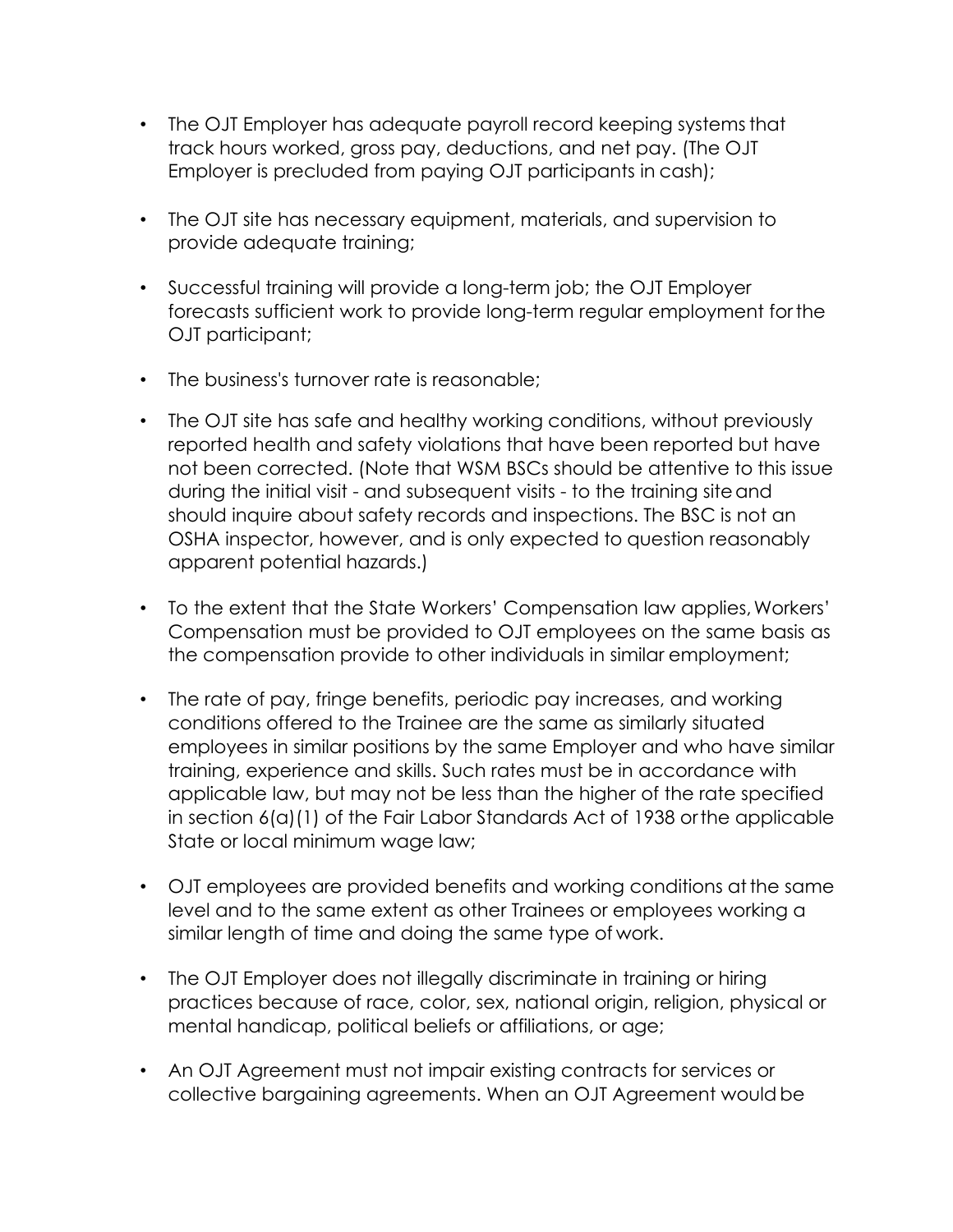inconsistent with a collective bargaining agreement, the appropriate labor organization and Employer must provide written concurrence before the OJT can begin;

- The OJT Agreement would not assist, promote or deter union organizing;
- The business is not involved in a labor dispute, has employees in layoff status, or is in violation of Davis-Bacon Act labor practices thatgovern prevailing wage rates for government construction contracts;
- The OJT Agreement would not displace any currently employed worker (including partial displacement such as reduction in non-overtime hours, wages, or benefits) or infringe upon the promotional opportunities ofany current employee. Regular employees and program participants alleging displacement may file a complaint through WSM's Customer Complaint and Grievance policy;
- No individual is on layoff from the same or any substantially equivalent job; the Employer has not terminated the employment of any regular employee or otherwise reduced the workforce of the Employer with the intention of filling the vacancy so created with an OJT participant; or the job is not created in a promotional line that will infringe in any way upon the promotional opportunities of currently employed individuals (as ofthe date of the participation);
- The OJT does not encourage or induce the relocation of a business or part of a business if such relocation would result in a loss ofemployment for any employee of such business at the original location and such original location is within the United States unless 120 days have lapsed since the date on which such business commences operations at the new location;

The OJT Service Provider must determine if a relocation results in any employee losing his or her job at the original location, since WIOA funds may not encourage or induce a business, or part of a business, to relocate from any location in the United States. If an employee has lost his or her job at the original location, no OJT or Customized Training funds can be used at the new location until the business has operated at the new location for 120 days.

To verify that an establishment which is new or expanding is not, in fact, relocating employment from another area, standardized pre-award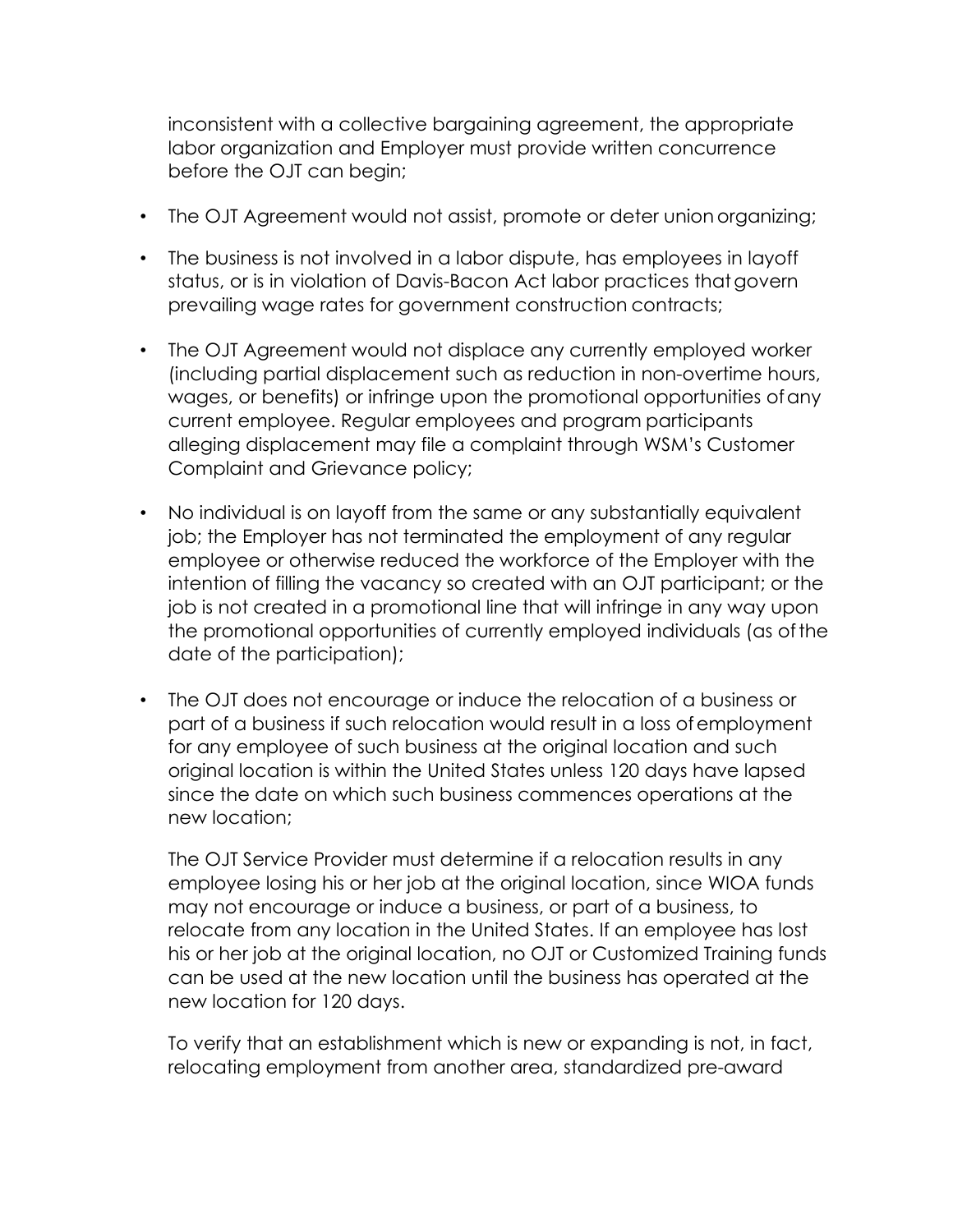review criteria must be completed and documented as a prerequisite to WIOA assistance.

- 1. The review must include the names under which the establishment does business, including predecessors and successors in interest; the name, title, and address of the company official certifying the information, and whether WIOA assistance is sought regarding past or impending job losses at other facilities, including a review of whether WARN notices relating to the Employer have been filed.
- 2. The review may include consultations with labor organizations and others in the affected local area(s);
- The OJT training does not involve the construction, operation, or maintenance of any part of any facility that is used or to be usedfor sectarian instruction or as a place for religious worship;
- The OJT Employer is not a Casino or other gambling establishment, zoo, swimming pool, aquarium or golf course (see high demand occupation clarification referenced in the Local Plan).
- The OJT placement may only occur in a private, for-profit or non-profit sector, i.e. no public sector placements.
- The prospective OJT Employer meets the existing "pattern of failure" requirements; and
- No fee has been charged to the participant to be referred or placed into the OJT training position.

In the event that any of the above circumstances exist, further discussion with the Employer and appropriate documentation of issue resolution is needed to determine if the business can be qualified as an OJT Employer. Documentation must be placed in the Employer's file.

#### **Conflict of Interest**

No grantee, Contractor, sub-grantee, or sub-contractor will engage in any conflict of interest, real, implied or apparent, in the selection, award or administration of a WIOA funded Contract or grant. OJT Contracting must be conducted by training professionals and Employers in a manner that is objective and independent of personal interests. A business or organization represented on the WSM's WDB may employ OJT workers if the same standards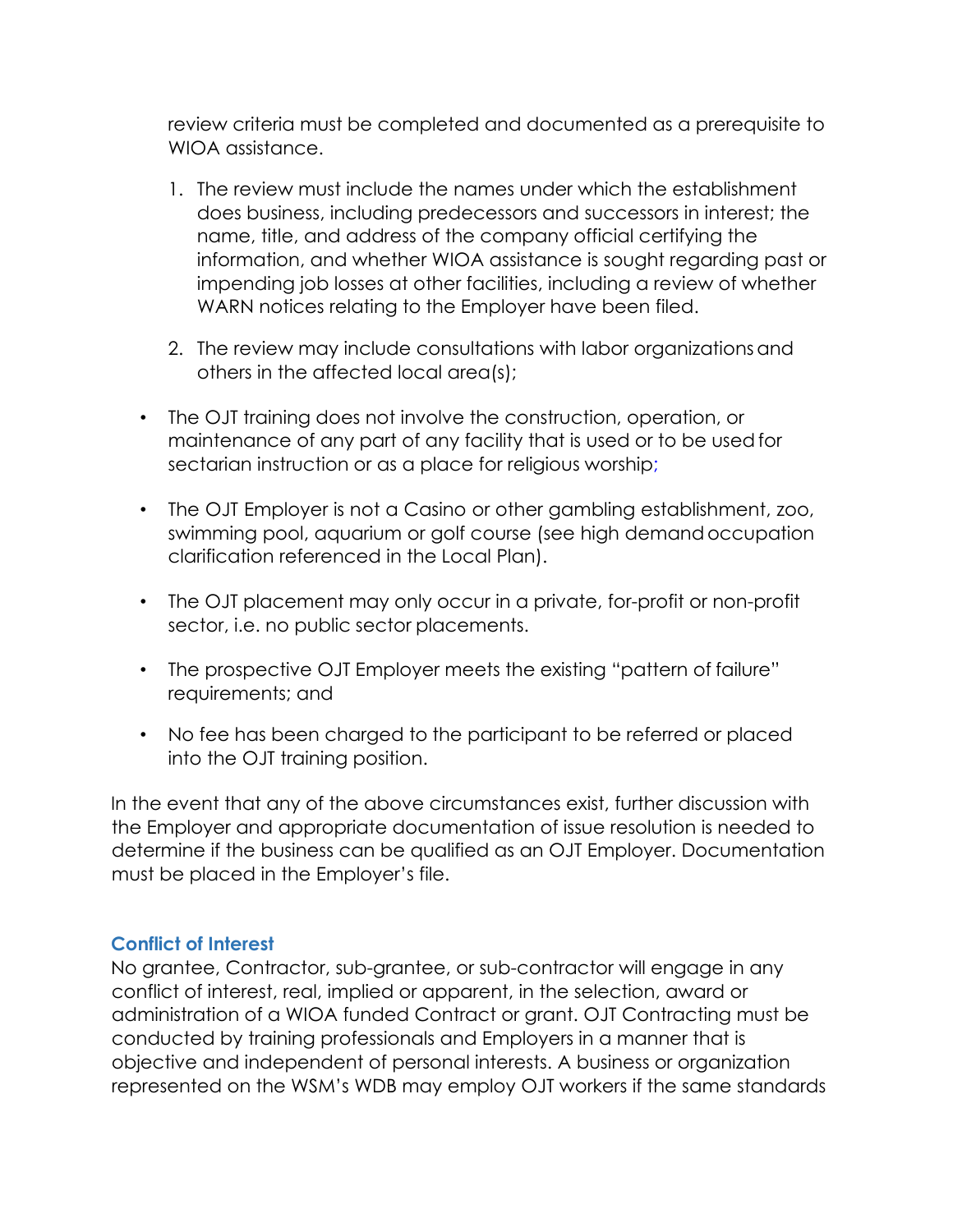for selecting OJT Employers who are not members of the WDB are applied, and the WDB member does not participate in the process to select OJT Employers.

### **Funding Limits**

WSM has established a "Life-time" individual training funding cap of \$10,000.

- Reimbursement up to 90% for a business with 50 or fewer employees
- Reimbursement up to 75% for a business with 51-200 employees; or
- Reimbursement up to 50% for a business with more than 200 employees

#### **Time Limit**

The period of reimbursement should be an adequate length of time based upon the individual's IEP and has acquired the technical skills needed for employment (no longer than three months unless prior approval from the WSM Board).

#### **OJT Contracting and Process**

OJTs can be either BSC negotiated with business or participant-initiated. In either case, the BSC develops the contract with the business. An OJT contract completed by a BSC must include the following elements:

- 1. Training Plan Provides rationale for training, period covered, an overview and monthly details of the expected training.
- 2. Employer Contract Provides a summary of the training program and executes the agreement between the WSM program and the business partner. Contracts are signed by the WIOA Program Director.
- 3. Employer W-9 in order to process the reimbursement.
- 4. The BSC will give the fully executed contract to the WIOA Program Director, make the appropriate documentation and email a copy of the executed contract to the OJT candidates Career Advisor.
- 5. The Career Advisor will place a copy of the executed contract in the customer's case file and correctly update MWE with this service within 48 hours of receipt of the email.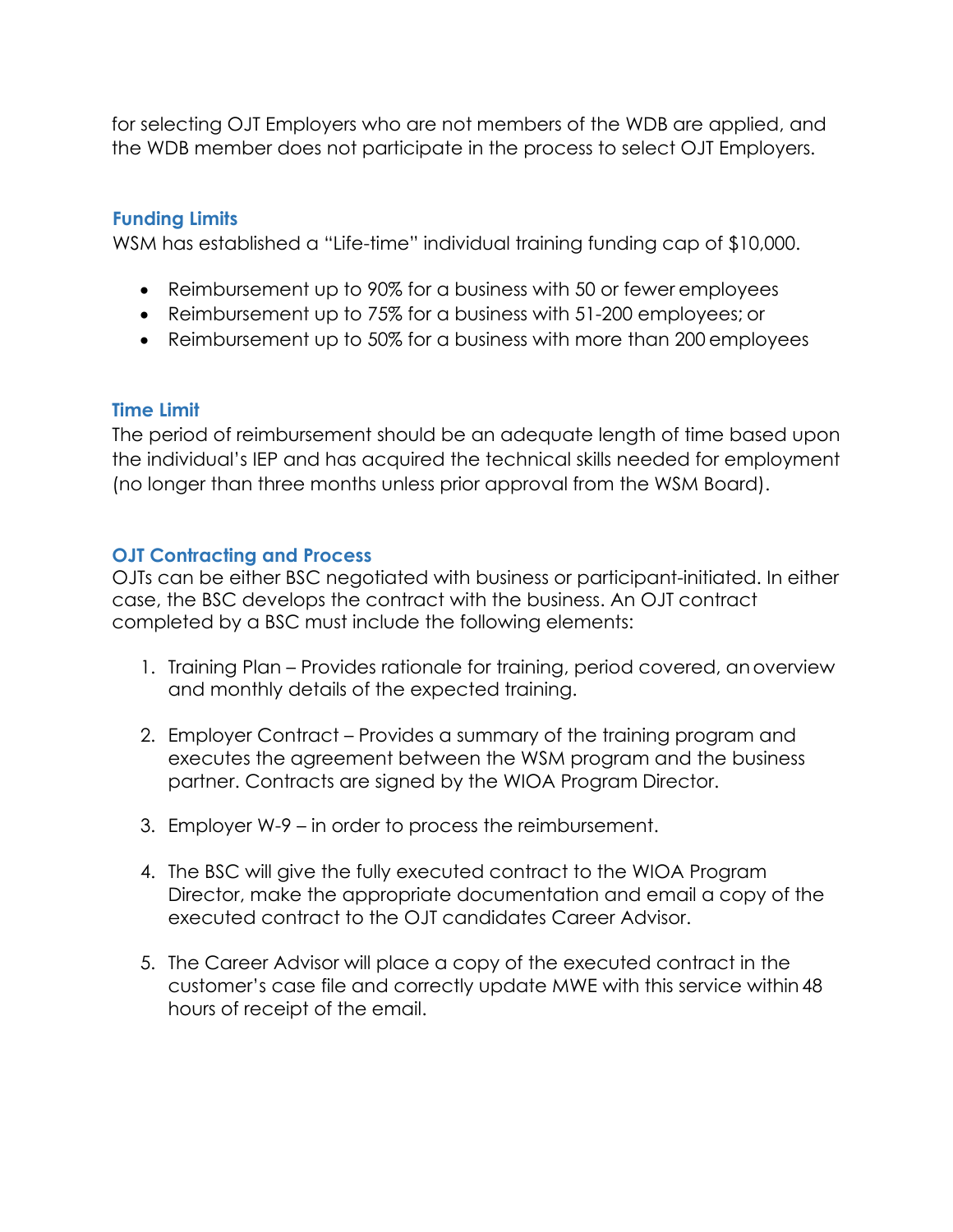### **Payment Process**

Payments will follow the process described below:

The OJT employer can use a service vendor or manage invoicing themselves using its own template. The following information is required:

- 1. Name of the customer and WIOA Program
- 2. Customer ID (if applicable)
- 3. Week Ending Date
- 4. Job Description
- 5. Type of Pay (for the most part it'll be Regular Pay, unless the customer does overtime)
- 6. # of Hours worked for the week
- 7. The hourly rate
- 8. The amount/cost
	- 1. BSC submits timesheet and/or invoice via email to the Program Director, after reviewing those documents against the contract to be sure all is as authorized. In the email include:
		- a. Exactly how the name of the business should be written on the check and the address for that recipient for mailing.
		- b. A statement in the email from the BSC that the attached invoice is approved to pay.
	- 2. For the first timesheet, the email (which is copied to the WIOA Program Director) must include a copy of the fully executed contract.
	- 3. Corporate Finance will process the request and mail the check to the Employer. Corporate Finance will keep the only copy of the check.

# **Performance Accountability**

The standards for performance accountability must meet Federal and State Rules & Policies. In addition, the following processes & procedures must be followed:

- 1. The use of the Maryland Workforce Exchange (MWE) Application and the OJT package will provide all information necessary to determine eligibility.
- 2. The maintenance of adequate documentation to ensure accuracy of eligibility and priority determination shall include copies of documentation to verify completion of training. Such documentation may include but not limited to: copies of timesheets or invoices for payment.
- 3. Signature and dates of signatures for the applicant must be signed in blue ink.
- 4. All data related to training must be entered into the MWE within 48 hours of execution of the contract.